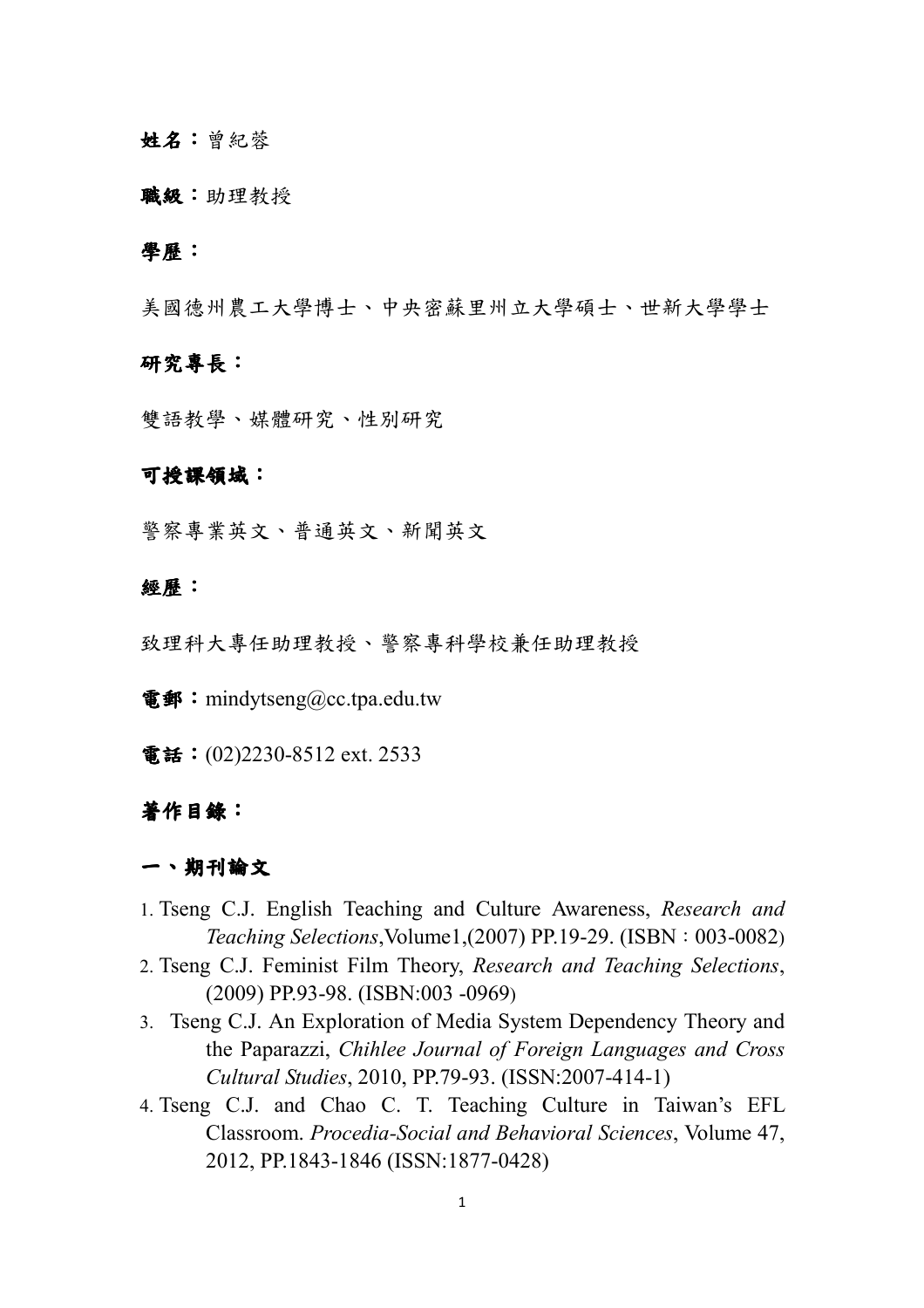# 二、會議論文

1. Jian-Juan Ding, Chi-Jung Tseng, Improved Onset Detection Algorithem Based on Fractional Power Envelope Match Filter. *19th European Signal Processing Conference.*P.P.709-713, August, 2011, Spain.

## 三、學位論文**:**

Culture and Cultural Awareness

## 四、專著

1. 「公務人員特考英文」系列叢書—字彙篇、片語篇(編輯,

(2008-2009)由文鶴出版有限公司出版。

## 研究案:

1. 教育部獎勵大學教學卓越計畫:參與子計畫「建置 E 化英文自主

學習平台—文法講壇」,錄製文法數位課程。 (2008)

2. 教育部提升學生外語能力計畫,教育部審核補助提升學生外語能力

計教育部提升學生外語能力計畫——「Give Me Five 金字塔英語

能力升級計畫」子計畫主持人。 (2008)

3. 教育部教學卓越計畫「英語大播客」計畫主持人。 (2011-2012)

## 榮譽:

1. 105 學年度優良教師。